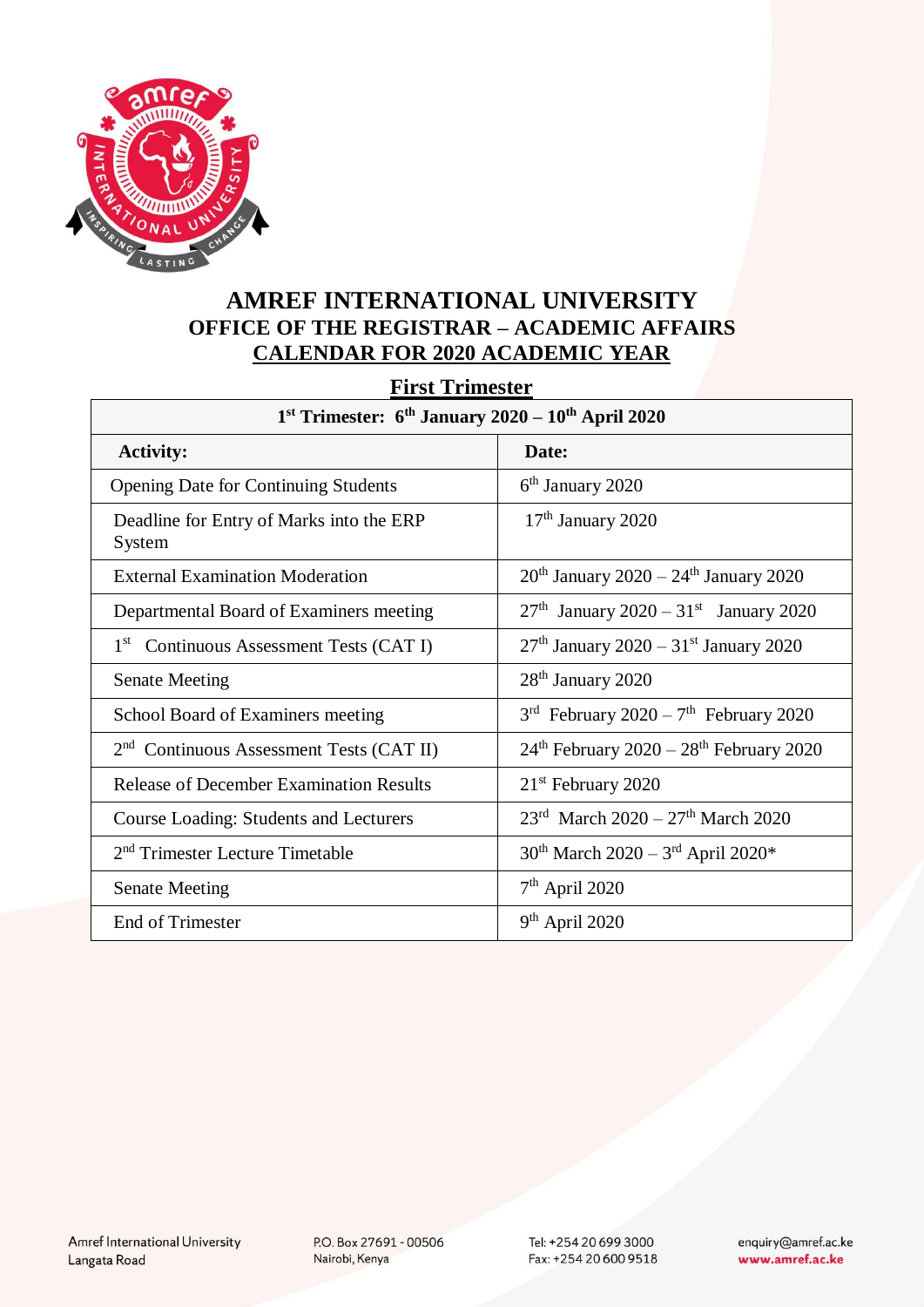

## **AMREF INTERNATIONAL UNIVERSITY OFFICE OF THE REGISTRAR – ACADEMIC AFFAIRS CALENDAR FOR 2020 ACADEMIC YEAR**

**Second Trimester**

| $2nd$ Trimester: 6 <sup>th</sup> April 2020 – 4 <sup>th</sup> September 2020 |                                                        |  |
|------------------------------------------------------------------------------|--------------------------------------------------------|--|
| <b>Activity:</b>                                                             | Date:                                                  |  |
| <b>Opening Date for New Students</b>                                         | $6th$ April 2020                                       |  |
| <b>Orientation of New Students</b>                                           | $6th$ to 9 <sup>th</sup> April 2020                    |  |
| Opening Date For Continuing Students &<br>Commencement of Classes for All    | $14th$ April 2020                                      |  |
| Deadline for Entry of Marks into the ERP<br>System                           | $24th$ April 2020                                      |  |
| <b>External Examination Moderation</b>                                       | $27th$ April 2020 - 30 <sup>th</sup> April 2020        |  |
| Departmental Board of Examiners meeting                                      | $4^{th}$ May 2020 - $8^{th}$ May 2020                  |  |
| 1 <sup>st</sup> Continuous Assessment Tests (CAT I)                          | $11th$ May 2020 - $15th$ May 2020                      |  |
| School Board of Examiners meeting                                            | $11th$ May 2020 - $15th$ May 2020                      |  |
| <b>Senate Meeting</b>                                                        | 26 <sup>th</sup> May 2020                              |  |
| Release of March - April Examination Results                                 | 29 <sup>th</sup> May 2020                              |  |
| $2nd$ Continuous Assessment Tests (CAT II)                                   | $8^{th}$ June 2020 - 12 <sup>th</sup> June 2020        |  |
| <b>Course Loading: Students and Lecturers</b>                                | $6^{th}$ July 2020 – $10^{th}$ July 2020               |  |
| 3 <sup>rd</sup> Trimester Lecture Timetable                                  | 13 <sup>th</sup> July 2020-17 <sup>th</sup> July 2020* |  |
| <b>End of Lectures</b>                                                       | $24th$ July 2020                                       |  |
| <b>Senate Meeting</b>                                                        | $28th$ July 2020                                       |  |
| April 2020 Examinations                                                      | $10^{th}$ August $2020 - 21^{st}$ August 2020          |  |
| <b>August 2020 Examinations</b>                                              | $24th$ August $2020 - 4th$ September 2020              |  |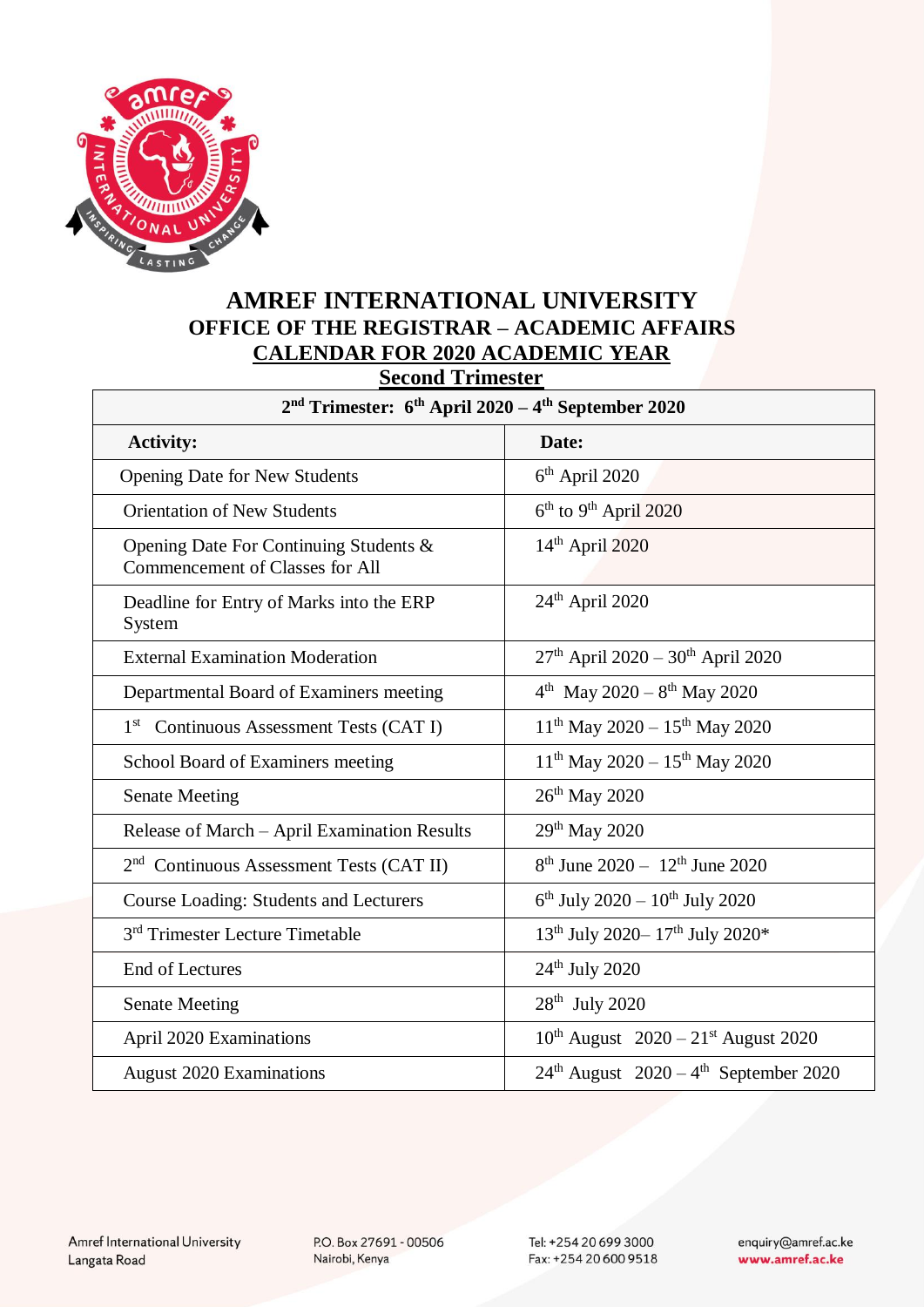

## **Third Trimester**

| 3 <sup>rd</sup> Trimester: 7 <sup>th</sup> September 2020 - 18 <sup>th</sup> December 2020 |                                                      |  |
|--------------------------------------------------------------------------------------------|------------------------------------------------------|--|
| <b>Activity:</b>                                                                           | Date:                                                |  |
| <b>Opening Date for New Students</b>                                                       | 7 <sup>th</sup> September 2020                       |  |
| <b>Orientation of New Students</b>                                                         | $7th$ to $11th$ September 2020                       |  |
| Opening Date For Continuing Students &<br><b>Commencement of Classes for All</b>           | 14 <sup>th</sup> September 2020                      |  |
| Deadline for Entry of Marks into the ERP<br>System                                         | 25 <sup>th</sup> September 2020                      |  |
| <b>Senate Meeting</b>                                                                      | 22 <sup>nd</sup> September 2020                      |  |
| <b>External Examination Moderation</b>                                                     | $17th$ September 2020 – $21st$ September 2020        |  |
| Departmental Board of Examiners meeting                                                    | $28th$ September 2020 – $2nd$ October 2020           |  |
| 1 <sup>st</sup> Continuous Assessment Tests (CAT I)                                        | $5th$ October – 9 <sup>th</sup> October 2020         |  |
| School Board of Examiners meeting                                                          | $5th October - 9th October 2020$                     |  |
| <b>Senate Examination Board meeting</b>                                                    | 13 <sup>th</sup> October 2020                        |  |
| Release of April and August Examination<br>Results                                         | $16th$ October 2020                                  |  |
| $2nd$ Continuous Assessment Tests (CAT II)                                                 | $2nd$ November 2020 – 6 <sup>th</sup> November 2020  |  |
| <b>Senate Meeting</b>                                                                      | 24 <sup>th</sup> November 2020                       |  |
| <b>Trimester Examinations</b>                                                              | $7th$ December 2020 - 18 <sup>th</sup> December 2020 |  |
| <b>Course Loading: Students and Lecturers</b>                                              | $30th$ November $2020 - 4th$ December 2020           |  |
| 1 <sup>st</sup> Trimester 2021 Lecture Timetable                                           | $7th$ December 2020 - 11 <sup>th</sup> December 2020 |  |
| End of Trimester                                                                           | 18 <sup>th</sup> December 2020                       |  |

NB: - Each Trimester is 15 weeks.

- The trimesters are made up of twelve lecture weeks.
- Two intakes: 1<sup>st</sup> Intake April Starting 6<sup>th</sup> April 2020.

2 nd Intake - September - Starting 7th September 2020